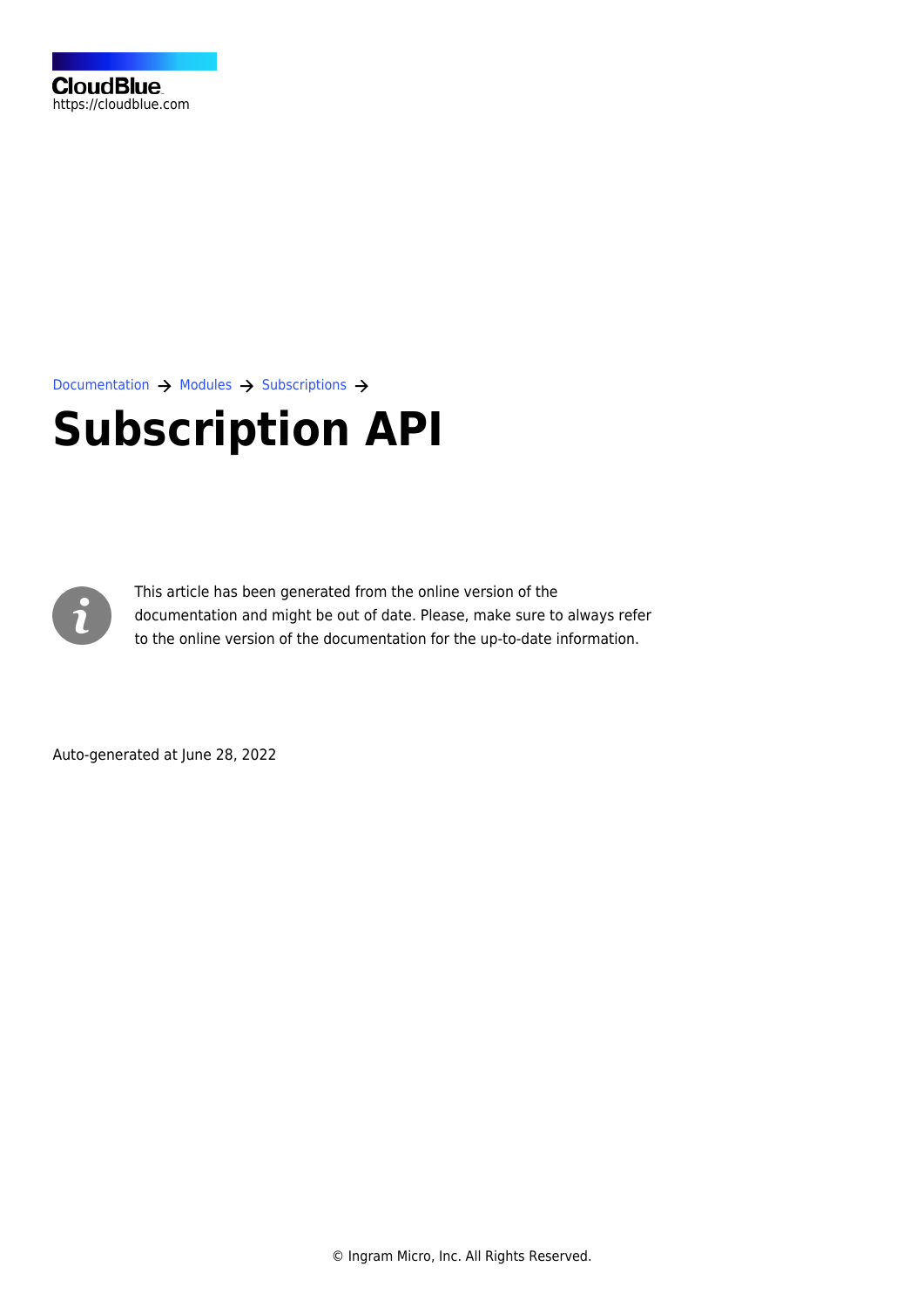### **CloudBlue**

#### **Overview**

The Subscriptions module is often called **Assets Management Module** on the Connect API. Thus, [Subscriptions](https://connect.cloudblue.com/community/modules/subscriptions/) from can be also referred to as **Assets**. Furthermore, note that [Fulfillment Requests](https://connect.cloudblue.com/community/modules/subscriptions/fulfillment-requests/) are presented as **Subscription Requests** or **Asset Request**. Refer to [Connect REST API](https://connect.cloudblue.com/community/api/) for more information on the Connect API.

#### Polling Period Recommendations

In general, the automation script periodically polls for changed data. Thus, it is recommended to process fulfillment queue every 2~5 minutes. Namely, less frequent than 2 minutes (to reduce load on the API queue) and not longer than 5 minutes (to limit order completion time). The polling frequency depends on business requirements for how quickly requests queue changes should be reflected in your systems and it also depends on the Service-level Agreements defined by Providers.

The following provides detailed description of the Subscription (Assets) Management Module REST API.

| Connect Swagger                                                                         |               |                                                                       |  |  |
|-----------------------------------------------------------------------------------------|---------------|-----------------------------------------------------------------------|--|--|
|                                                                                         | COPENAPI      |                                                                       |  |  |
|                                                                                         |               |                                                                       |  |  |
|                                                                                         |               |                                                                       |  |  |
|                                                                                         |               |                                                                       |  |  |
|                                                                                         |               | Specs URL:https://apispec.connect.cloudblue.com/connect-openapi30.yml |  |  |
| 61                                                                                      |               |                                                                       |  |  |
|                                                                                         | $\bullet$     |                                                                       |  |  |
| $\boldsymbol{\odot}$                                                                    |               |                                                                       |  |  |
|                                                                                         | $\mathscr{D}$ |                                                                       |  |  |
| <b>Version:</b><br><b>Download:</b><br>Open:<br><b>Description:</b><br>$\odot$<br>Tags: |               |                                                                       |  |  |
|                                                                                         |               |                                                                       |  |  |
| Playground<br>> Disabled                                                                |               |                                                                       |  |  |